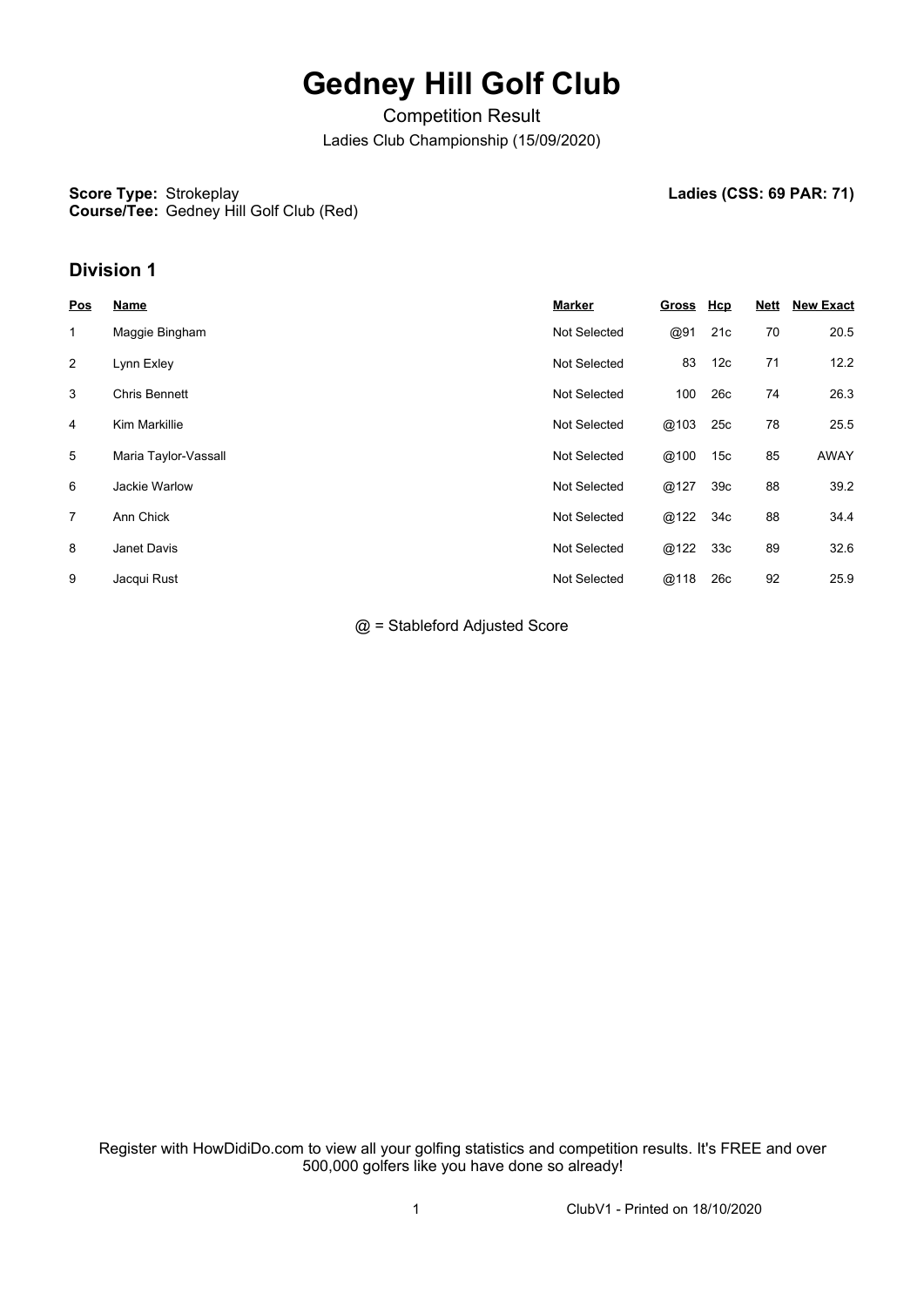# **Gedney Hill Golf Club**

Competition Result Ladies Club Championship (15/09/2020)

#### **Score Type: Strokeplay Course/Tee:** Gedney Hill Golf Club (Red)

Ladies (CSS: 69 PAR: 71)

### **Division 1**

| <b>Pos</b>     | <b>Name</b>          | <b>Marker</b>       | <u>Gross</u> | <u>Hcp</u>      | <b>New Exact</b> |
|----------------|----------------------|---------------------|--------------|-----------------|------------------|
| $\mathbf{1}$   | Lynn Exley           | <b>Not Selected</b> | 83           | 12c             | 12.2             |
| 2              | Maggie Bingham       | <b>Not Selected</b> | @91          | 21c             | 20.5             |
| 3              | <b>Chris Bennett</b> | <b>Not Selected</b> | 100          | 26 <sub>c</sub> | 26.3             |
| 4              | Maria Taylor-Vassall | <b>Not Selected</b> | @100         | 15 <sub>c</sub> | AWAY             |
| 5              | Kim Markillie        | <b>Not Selected</b> | @103         | 25c             | 25.5             |
| 6              | Jacqui Rust          | <b>Not Selected</b> | @118         | 26c             | 25.9             |
| $\overline{7}$ | Janet Davis          | <b>Not Selected</b> | @122 33c     |                 | 32.6             |
| 8              | Ann Chick            | <b>Not Selected</b> | @122 34c     |                 | 34.4             |
| 9              | Jackie Warlow        | <b>Not Selected</b> | @127         | 39 <sub>c</sub> | 39.2             |

@ = Stableford Adjusted Score

Register with HowDidiDo.com to view all your golfing statistics and competition results. It's FREE and over 500,000 golfers like you have done so already!